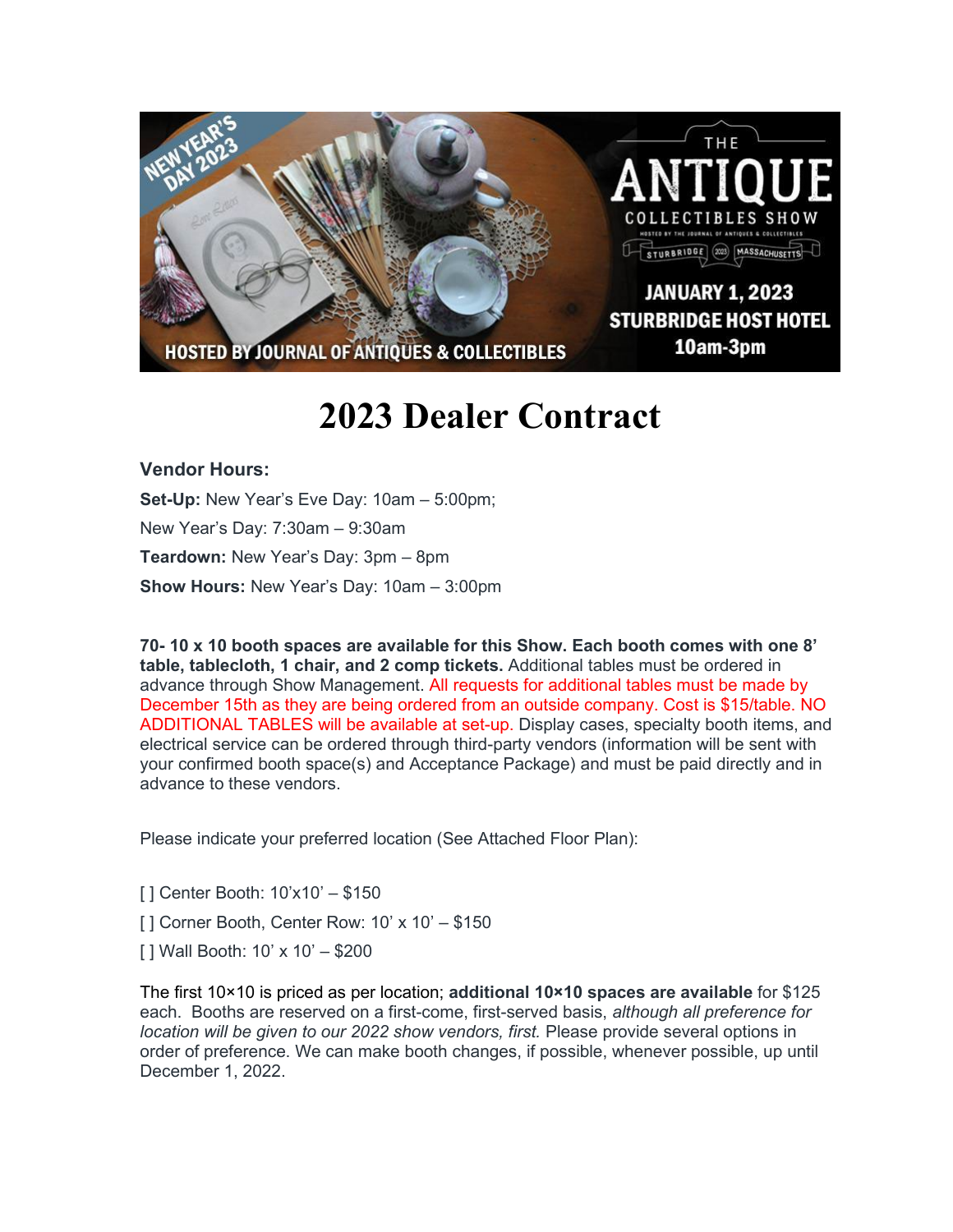## **Complete & Return**

|                             |                                                                                                                                                                                                                               |  | Name of Exhibitor/Trade Name                                                                                                           |  |  |  |  |  |  |  |
|-----------------------------|-------------------------------------------------------------------------------------------------------------------------------------------------------------------------------------------------------------------------------|--|----------------------------------------------------------------------------------------------------------------------------------------|--|--|--|--|--|--|--|
|                             |                                                                                                                                                                                                                               |  |                                                                                                                                        |  |  |  |  |  |  |  |
| <b>Business Description</b> |                                                                                                                                                                                                                               |  |                                                                                                                                        |  |  |  |  |  |  |  |
|                             |                                                                                                                                                                                                                               |  |                                                                                                                                        |  |  |  |  |  |  |  |
|                             |                                                                                                                                                                                                                               |  |                                                                                                                                        |  |  |  |  |  |  |  |
|                             |                                                                                                                                                                                                                               |  |                                                                                                                                        |  |  |  |  |  |  |  |
|                             |                                                                                                                                                                                                                               |  |                                                                                                                                        |  |  |  |  |  |  |  |
|                             |                                                                                                                                                                                                                               |  |                                                                                                                                        |  |  |  |  |  |  |  |
|                             |                                                                                                                                                                                                                               |  |                                                                                                                                        |  |  |  |  |  |  |  |
|                             |                                                                                                                                                                                                                               |  | <b>Completed Dealer Contract and \$100/booth deposit is required for space reservation:</b>                                            |  |  |  |  |  |  |  |
|                             | [] Check - make payable to Weathervane Enterprises, Inc.                                                                                                                                                                      |  |                                                                                                                                        |  |  |  |  |  |  |  |
|                             | [] PayPal @ Weathervanepublishing@gmail.com                                                                                                                                                                                   |  |                                                                                                                                        |  |  |  |  |  |  |  |
|                             | [] Credit Card: ____Visa____Mastercard___Amex______                                                                                                                                                                           |  |                                                                                                                                        |  |  |  |  |  |  |  |
|                             | $Card \#$                                                                                                                                                                                                                     |  | Payment Amt \$                                                                                                                         |  |  |  |  |  |  |  |
|                             |                                                                                                                                                                                                                               |  | Exp. Date ___________ Security Code __________ Name on Card _____________________                                                      |  |  |  |  |  |  |  |
|                             | Signature Signature and the set of the set of the set of the set of the set of the set of the set of the set of the set of the set of the set of the set of the set of the set of the set of the set of the set of the set of |  | <b>Date</b>                                                                                                                            |  |  |  |  |  |  |  |
|                             |                                                                                                                                                                                                                               |  | Please complete and return with \$100 deposit/booth no later than DECEMBER 1, 2022<br>SEND SIGNED CONTRACT AND PAYMENT INFORMATION TO: |  |  |  |  |  |  |  |

**Weathervane Enterprises, Inc. PO Box 950, Sturbridge, MA 01566 (508) 347-1960 x420 / [weathervanepublishing@gmail.com](mailto:weathervanepublishing@gmail.com)**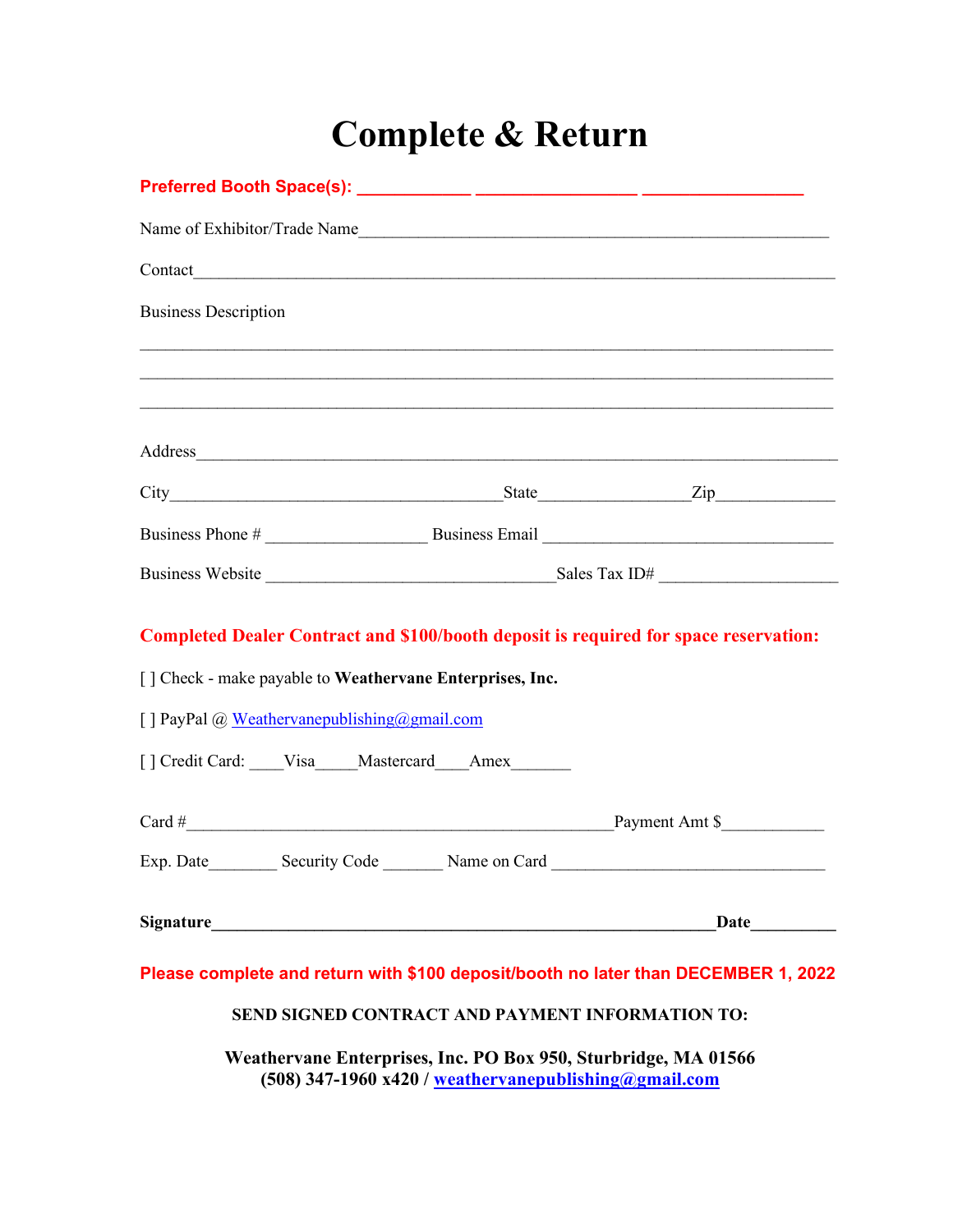## Terms & Conditions

A **\$100.00/booth deposit** made out to Weathervane Enterprises, Inc. is required with this signed contract to reserve space at The Antique Collectibles Show. The **balance is due to be paid no later than December 15, 2022**. No dealer will be allowed to set up their space unless their booth fee is paid in full.

**Dealers must be completely set up, cleaned up, and in place by 5:00 pm on Saturday** (there will be early access to the Floor on Sunday morning for last-minute preparations) and remain in place during show hours and until the closing of the show at 3pm on Sunday, January 1, 2023. **POSITIVELY NO PACKING OR LEAVING THE SHOW FLOOR BEFORE 3PM ON SUNDAY**.

**Dealers shall not assign or sublet** all or any part of their contracted space **without first notifying and receiving approval from Show Management**.

Exhibit space may only be used by the Dealer to show and sell authentic antiques and antique collectibles. **NO REPRODUCTIONS!**

Dealers shall keep their space in good order throughout the show, and deliver up said space in the same condition as found at move-in. The **Dealer shall be held liable for any damage assessed by The Host in their space**.

By the acceptance of this agreement, Dealer expressly **releases Weathervane Enterprises**, Inc. and its employees, and Maxine Carter-Lome, **from any and all liability** for any damage, injury, or loss to any person or goods for any cause whatsoever.

Each Dealer is required to have a **valid State Sales Tax Number** and is responsible for collecting and reporting tax on any goods sold at the Show.

**Porters will be made available at move-in and teardown courtesy of Show Management**, the use of which are at the Exhibitor's own risk. Weathervane Enterprises, Inc. and its employees, and Maxine Carter-Lome, shall not be liable for any resulting damage or claim.

A full refund will be issued for cancellations requested before **NOVEMBER 1, 2022** (less a \$25 processing fee). Dealers may apply their deposit towards space at the 2024 Show for cancellations made after the deadline.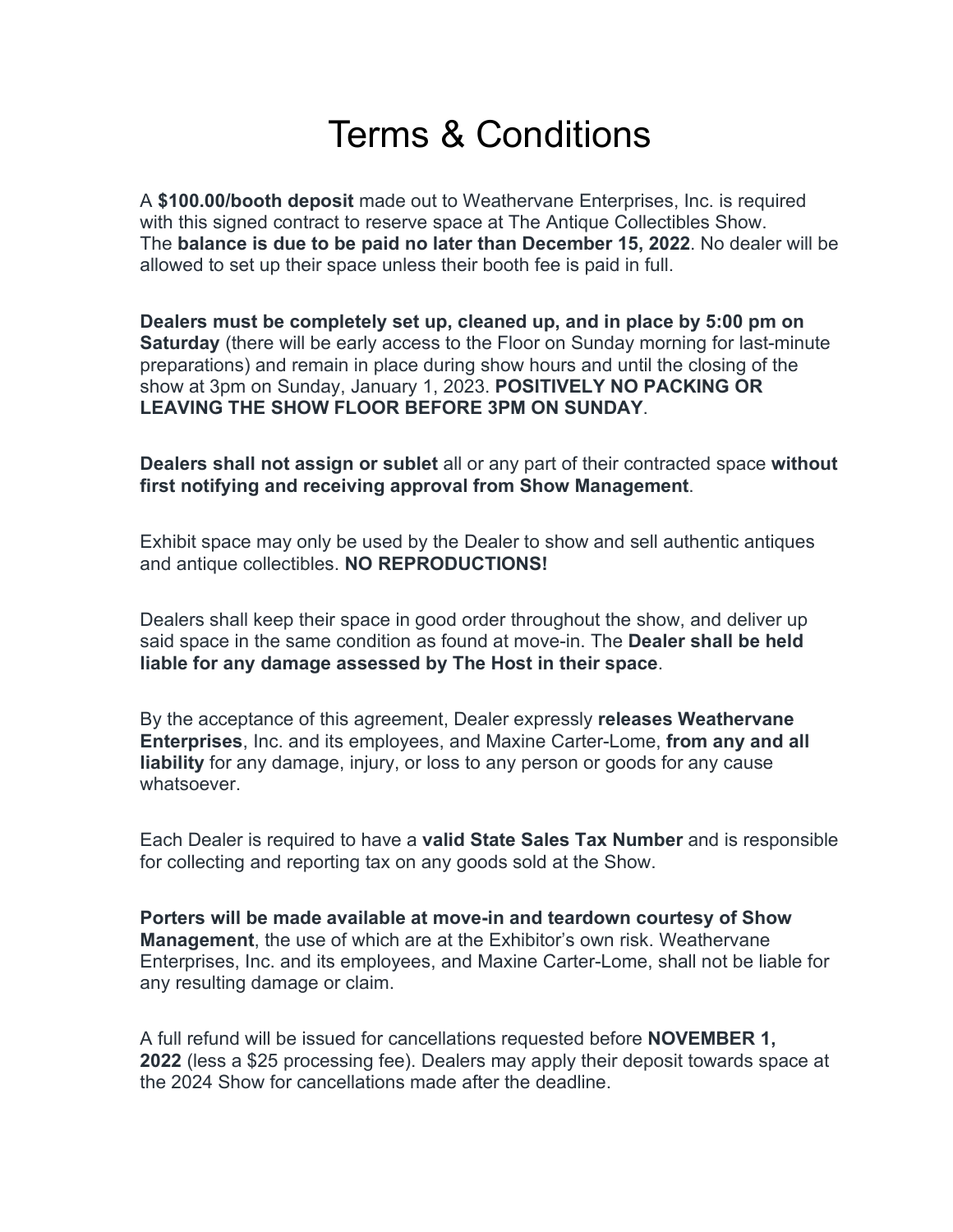Dealers are asked to participate in the Show's success by **sharing and marketing their participation at the Show** to their customers and social media followers. Digital and print marketing materials will be sent with the Exhibitor Acceptance Packet.

**Booths are reserved on a first-come, first-served basis**. Please review the floor plan and provide several options in order of preference. We can make booth changes, if possible, whenever possible, up until December 1, 2022. **2022 Show Vendors will be given preference for space(s) they occupied at last year's show.**

Exhibitors will be listed in all advertising and social media. We ask that you **submit digital images** of your booth at other shows or items from your shop, **and provide a promotional description of your business** for our social media pages and promotional efforts.

During the Show, **photos will be taken by Show Management** and may be used in social media promotion for this and in future promotions for this event. **If you do NOT wish to have photos taken of your booth** please check where indicated on the contract.